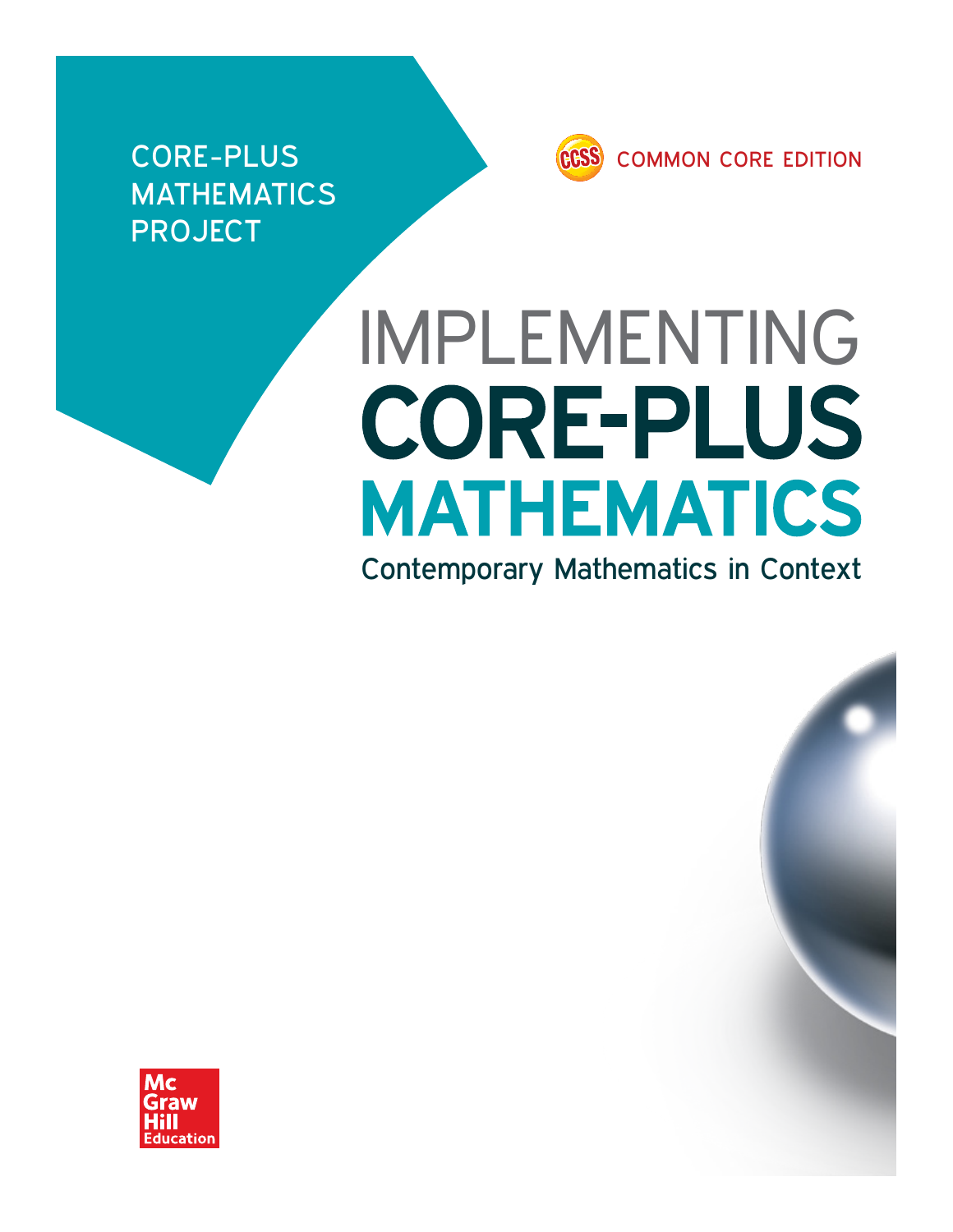#### **mheonline.com**



Copyright © 2015 McGraw-Hill Education.

All rights reserved. No part of this publication may be reproduced or distributed in any form or by any means, or stored in a database or retrieval system, without the prior written consent of McGraw-Hill Education, including, but not limited to, network storage or transmission, or broadcast for distance learning.



This material is based upon work supported, in part, by the National Science Foundation under grant no. ESI 0137718. Opinions expressed are those of the authors and not necessarily those of the Foundation.

Send all inquiries to: McGraw-Hill Education 8787 Orion Place Columbus, OH 43240

ISBN: 978-0-07-665815-2 Core-Plus Mathematics

MHID: 0-07-665815-5 Contemporary Mathematics in Context Implementing Core-Plus Mathematics

#### 1 2 3 4 5 6 7 8 9 ONL 18 17 16 15 14

Common Core State Standards © Copyright 2010. National Governors Association Center for Best Practices and Council of Chief State School Officers. All rights reserved.



McGraw-Hill is committed to providing instructional materials in Science, Technology, Engineering, and Mathematics (STEM) that give all students a solid foundation, one that prepares them for college and careers in the 21st century.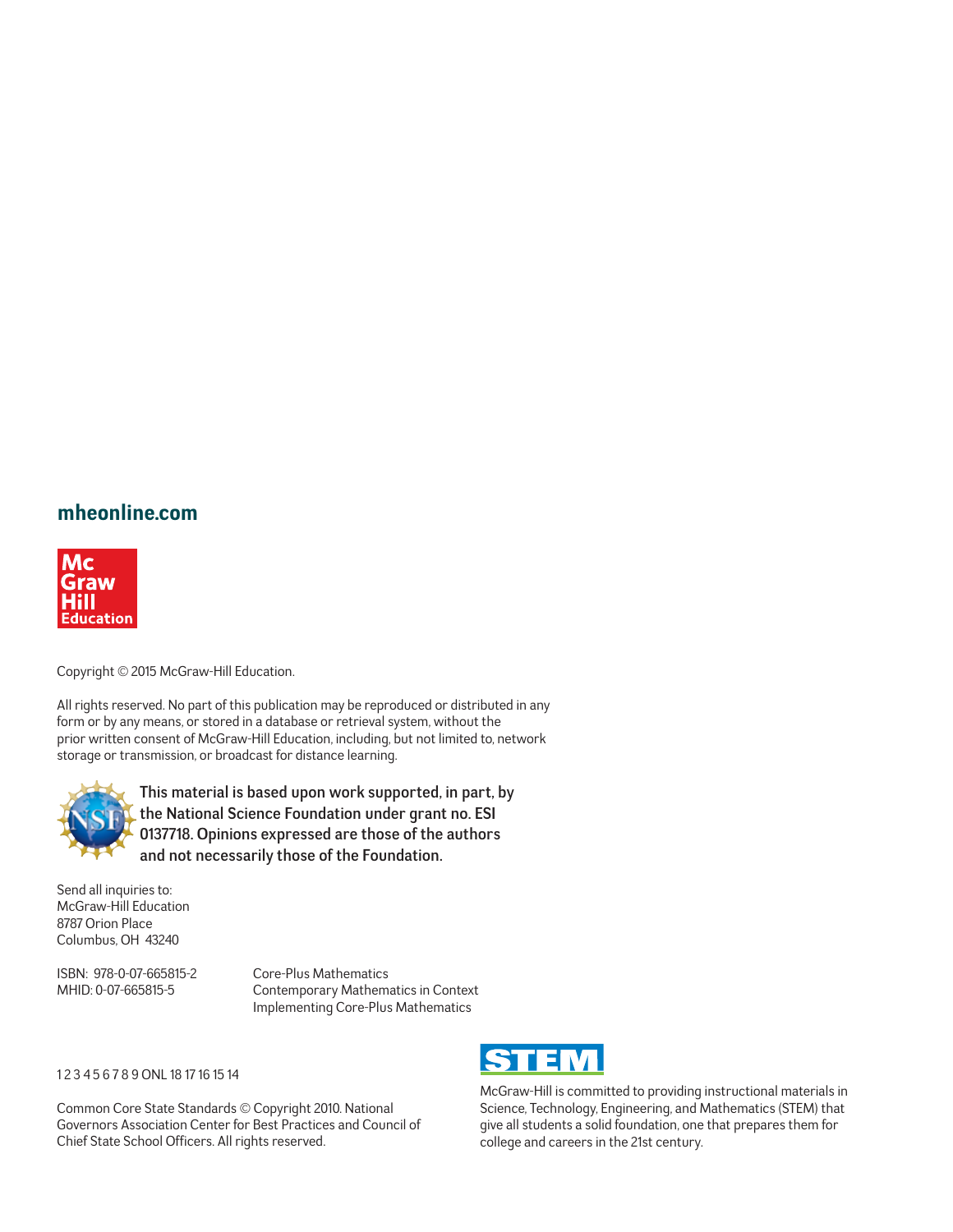#### **The** *Core-Plus Mathematics* **Project**

#### **The** *Core-Plus Mathematics* **Program**

## **District Considerations Prior to Implementation**